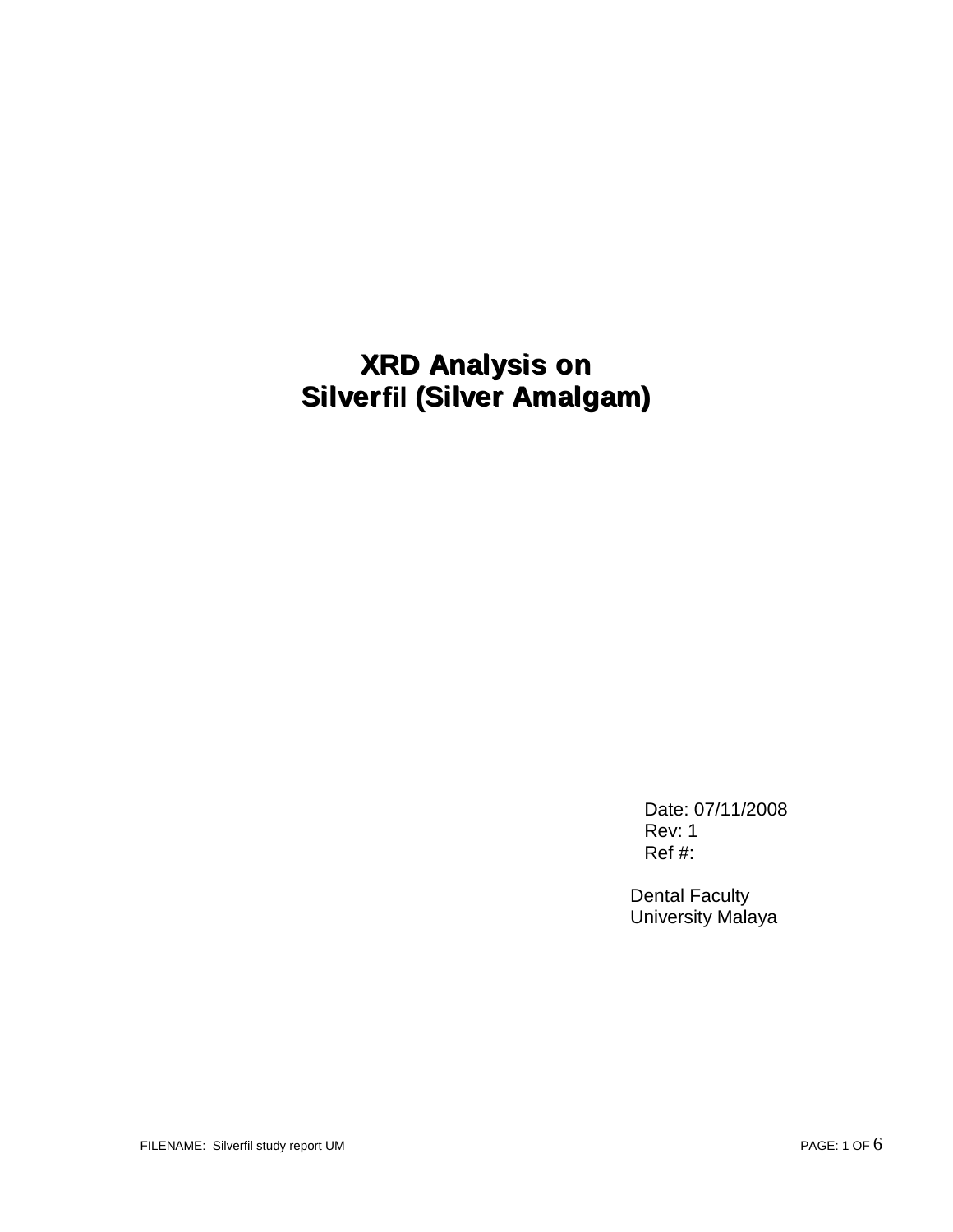#### **REPORT**

Date: 07/11/2008 Subject: XRD Analysis on SILVERFIL (Silver Amalgam)

# **1. Sample Description**

Dental fill material composed of two components namely silver and mercury marketed under the brand name SILVERFIL were submitted to Dental Faculty, University Malaya on 3 March 2008. The samples submitted are round in shape with diameter of 2cm and the thickness is 5mm.

## **2. Objective of Analysis**

2.1. Determination of free Hg compositional analysis on SILVERFIL dental material using XRD technique.

## **3. Experimental Program**

3.1 XRD method is used to characterize the amalgamated Silverfil. The Silverfil fine grain sample of < 0.2 mm across was analyzed to determine its characteristic d-spacing by noting the angle of  $\theta$  at which peak reflection were present.

## **4. Results and Discussion**

#### **4.1 Evaluation Of Free Hg Composition Analysis on SILVERFIL**

The results on table 1 and figure 1 (appendix 1) shows that the amalgam is similar to the naturally occur metal element Moschellandsbergite  $(Aq_2Hq_3)$ . All the 2 $\theta$  peak of the silverfil is similar to the Moschellandsbergite except at the  $65.7^\circ$  and  $74.2^\circ$  and there was no free mercury in the amalgam as the XRD diffractograms didn't resembled to those of the free mercury. It can be concluded that there were no free mercury in the amalgam and all the mercury existed in the amalgam form of gamma- Moschellandsbergite which has the molecular formula Ag2Hg3. The waste amalgam from the Silverfil is safe enough to be disposed onto earth.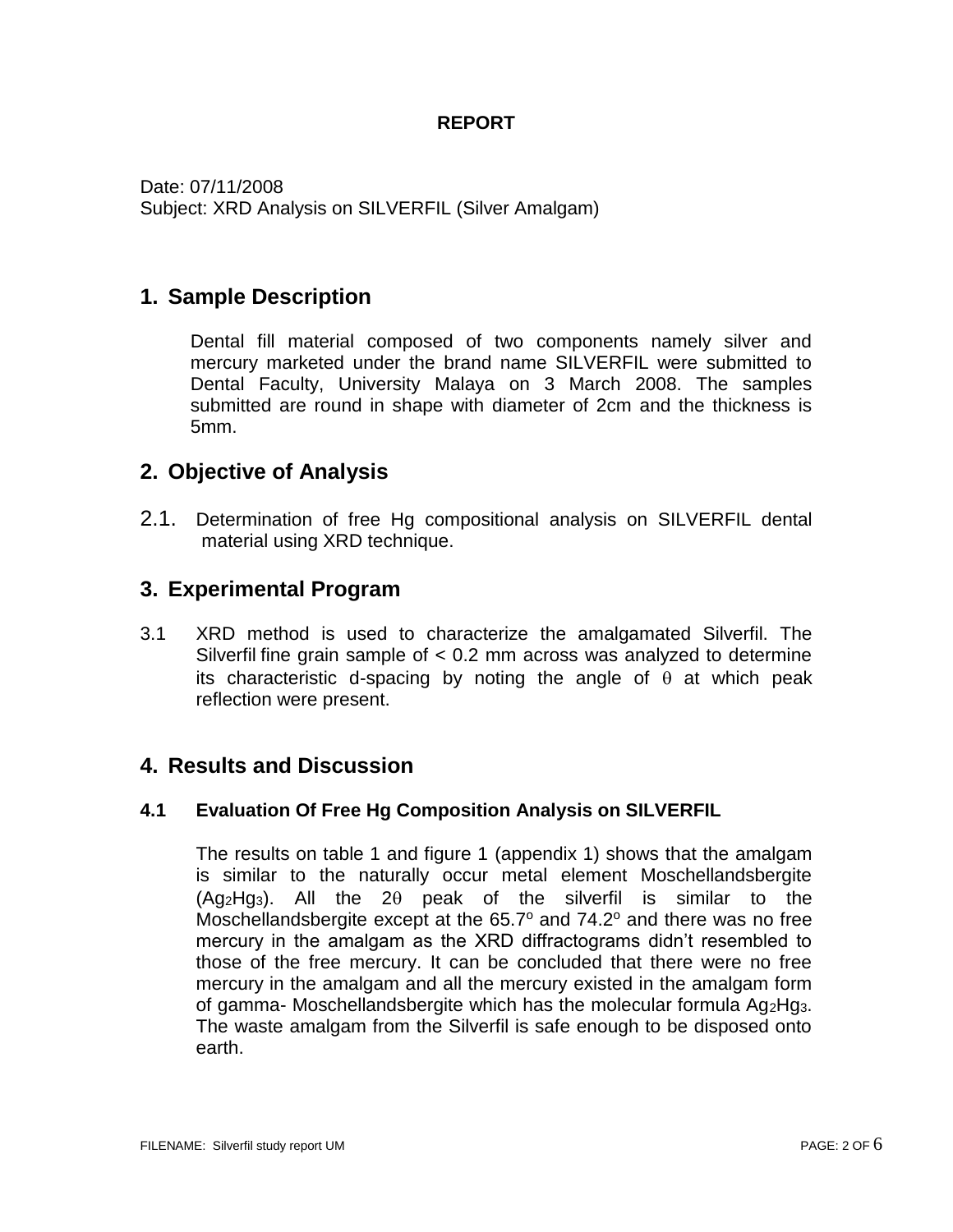#### **5. Summary**

It can be concluded that from the XRD study which has been carried out on the Silverfil material not to contain any excess or free mercury and all the mercury existed in the amalgam form of gamma- Moschellandsbergite which has the molecular formula Ag2Hg3.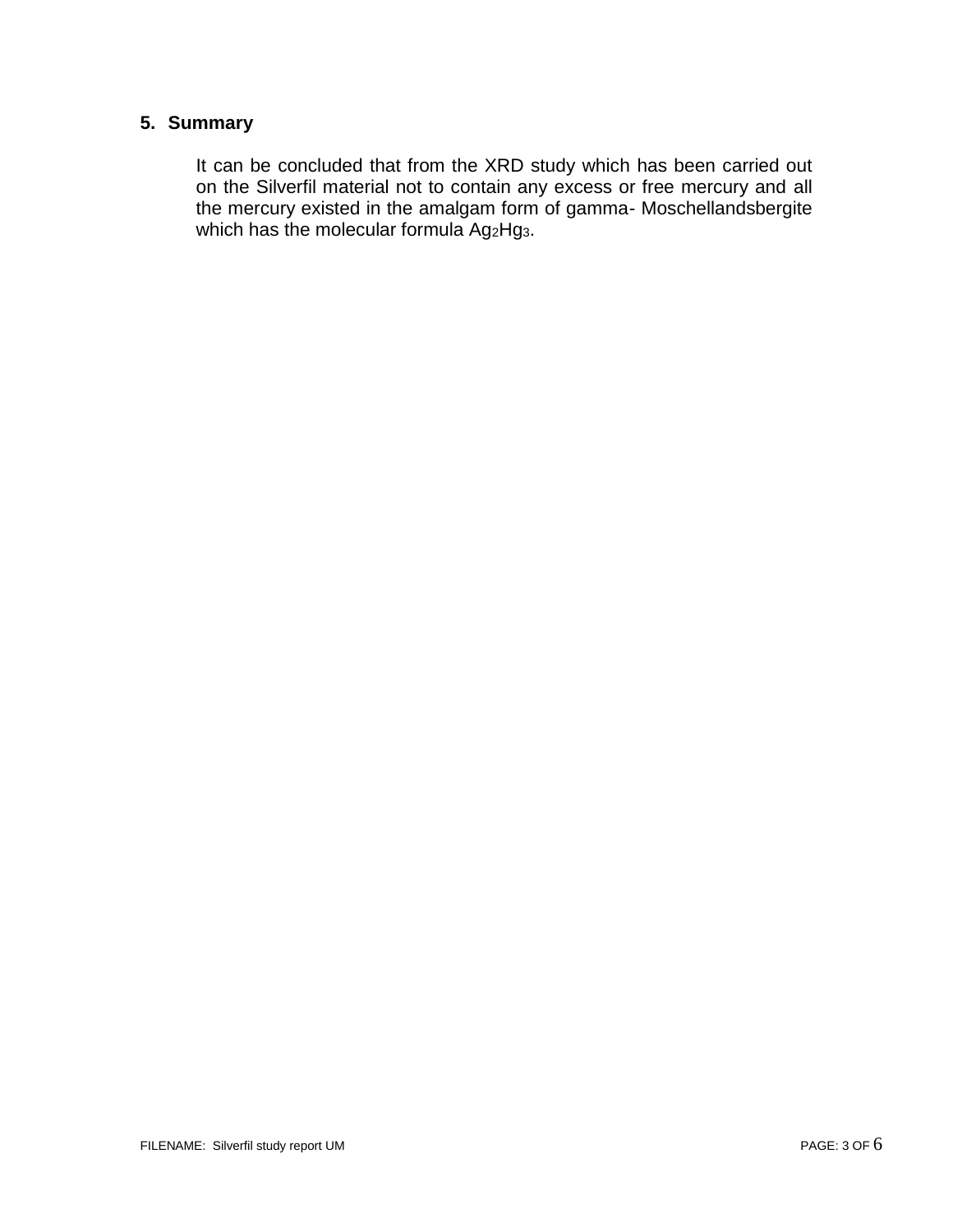# APPENDIX I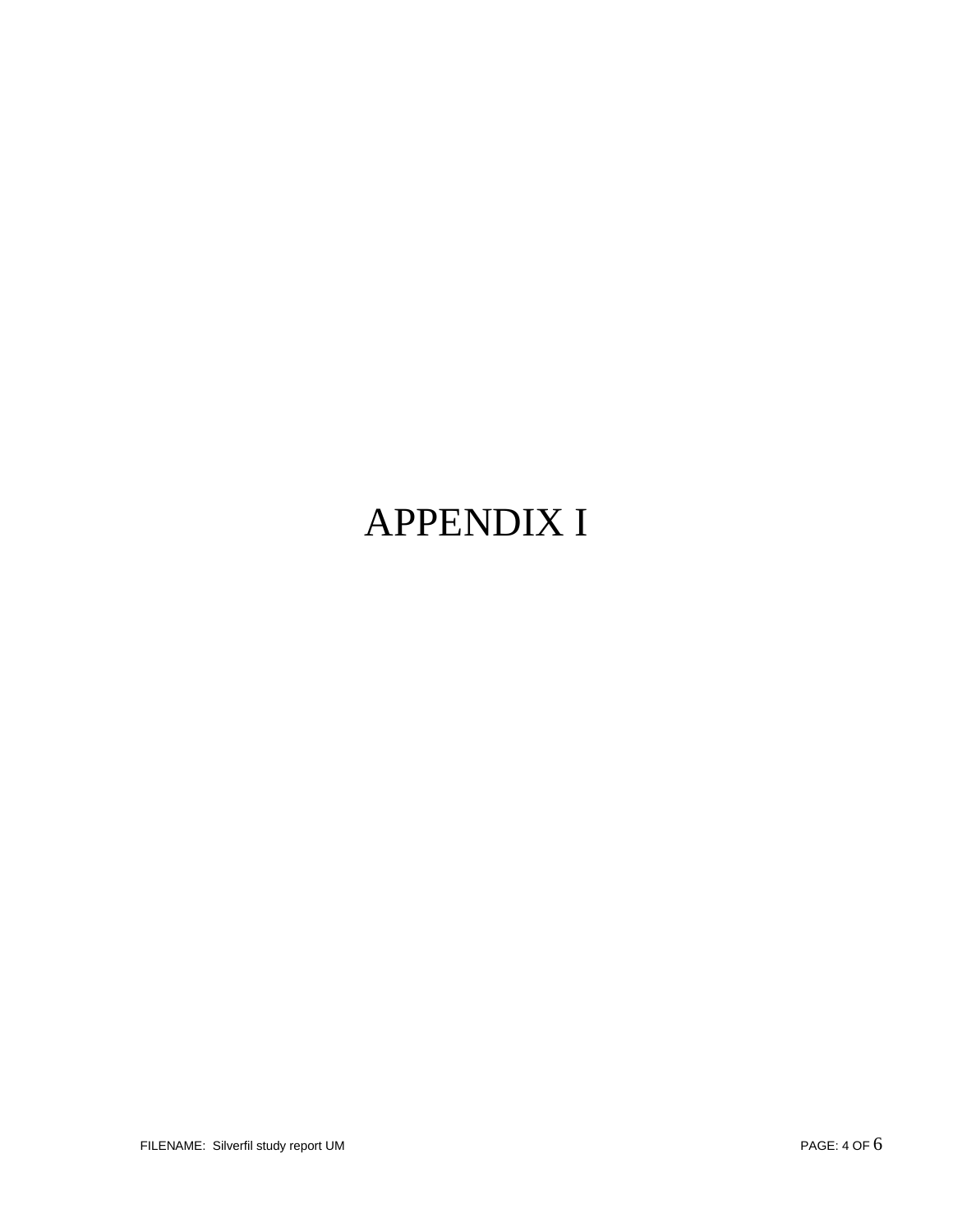| $\mathsf{CuK}\alpha$ radition<br>20 angle SILVERFIL | d-spacing<br><b>SILVERFIL</b> | d-spacing<br><b>MOSCHELLANSBERGITE</b> |
|-----------------------------------------------------|-------------------------------|----------------------------------------|
| 21.5                                                | 4.08                          | 4.08                                   |
| 24.95                                               | 3.53                          | 3.53                                   |
| 30.65                                               | 2.88                          | 2.88                                   |
| 33.12                                               | 2.67                          | 2.67                                   |
| 37.85                                               | 2.36                          | 2.36                                   |
| 40.10                                               | 2.24                          | 2.24                                   |
| 42.4                                                | 2.13                          | 2.13                                   |
| 44.1                                                | 2.05                          | 2.05                                   |
| 46.1                                                | 1.965                         | 1.965                                  |
| 49.7                                                | 1.828                         | 1.828                                  |
| 54.9                                                | 1.667                         | 1.667                                  |
| 62.5                                                | 1.478                         | 1.478                                  |
| 64.5                                                | 1.447                         | 1.447                                  |
| $*65.7$                                             | unknown                       | unknown                                |
| 68.5                                                | 1.365                         | 1.365                                  |
| $*74.2$                                             | unknown                       | unknown                                |
| 77.1                                                | 1.236                         | 1.236                                  |

Table I – Results of XRD analyses of Silverfil amalgam

Note: At 20 angle 65.7 and 74.2 for Silverfil, there is no corresponding d-spacing values for published moschellansbergite in the data. Therefore values (d-spacing) for silverfil and moschellansbergite are left blank.